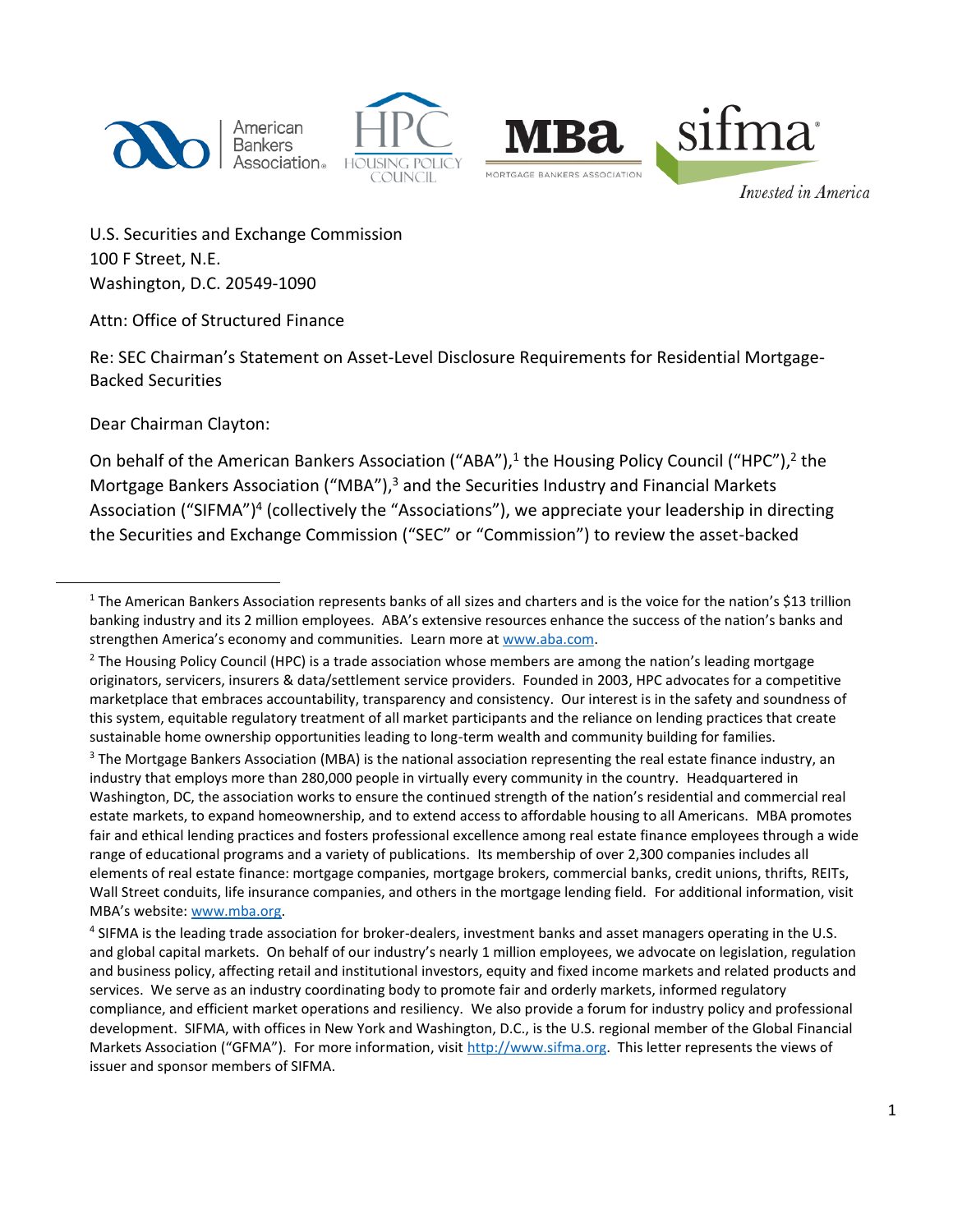disclosure requirements adopted in the 2014 asset-backed securities ("ABS") amendments ("Reg AB  $I''$ <sup>5</sup> and for providing the public with an opportunity to comment. The Associations' members represent a large majority of interested parties involved in the residential mortgage-backed securities ("RMBS") market, including originators, servicers, trust companies, investors, and technology vendors.

Historically, SEC-registered RMBS have been an important source of funding for mortgage originators, providing a valuable alternative to agency securities, backed by the Government-Sponsored Enterprises, Fannie Mae and Freddie Mac ("GSEs"), or Ginnie Mae. Prior to the 2008 financial crisis, registered securitizations represented a substantial portion of the RMBS market, as noted in your request for information. The contraction of the private-label securities ("PLS") market in general, and the publicly-registered portion of the RMBS market, in particular, is of concern to our members. We believe that the long-term health and resilience of the mortgage market depends, in part, on maintaining a diverse set of securitization options that foster engagement from a broader array of issuers and investors. This, in turn, reduces lender reliance on any single source of liquidity and ensures that borrowers are receiving the lowest interest rates available.

Given the SEC's mission to "protect investors; maintain fair, orderly, and efficient markets; and facilitate capital formation,"<sup>6</sup> we commend you for identifying the new disclosure requirements established by the 2014 regulatory amendments as a possible constraint on market liquidity. In light of the initiatives underway by the Federal Housing Finance Agency ("FHFA")<sup>7</sup> and Consumer Financial Protection Bureau ("CFPB")<sup>8</sup> to address market imbalances caused by regulatory exemptions that advantage agency execution, the Associations believe the timing is right for the SEC to consider amendments to Reg AB II disclosure requirements that will help to restore the registered segment of the PLS market. We recommend harmonization, to the greatest extent possible, of disclosures across all mortgage securitization types, beginning with alignment of registered deals under Reg AB II with the comprehensive disclosures currently used in private 144A transactions, a model that has proven to be acceptable to private issuers and investors alike. If undertaken appropriately, we believe these changes will be a significant driver in fulfilling the SEC's mission by both protecting investors and enabling capital formation for this important part of the residential mortgage finance system. We ultimately would like to see the agency MBS market achieve the same standard of disclosure.

# *State of the RMBS Market*

l

As you referenced in your October 30, 2019 statement, SEC-registered RMBS have been non-existent since the Regulation AB amendments were finalized. The stalled recovery suggests that there are entrenched market impediments that must be addressed. Based on feedback from our members and

<sup>5</sup> See *Asset-Backed Securities Disclosure and Registration*, Release No. 33-9638 (Sept. 24, 2014) [79 FR 57184] (the "2014 Adopting Release").

<sup>&</sup>lt;sup>6</sup> SEC Mission[: https://www.sec.gov/about.shtml](https://www.sec.gov/about.shtml)

 $7$  "FHFA Releases New Strategic Plan and Scorecard for Fannie Mae and Freddie Mac." October 29, 2019. [https://www.fhfa.gov/Media/PublicAffairs/Pages/FHFA-Releases-New-Strategic-Plan-and-Scorecard-for-Fannie-Mae-and-](https://www.fhfa.gov/Media/PublicAffairs/Pages/FHFA-Releases-New-Strategic-Plan-and-Scorecard-for-Fannie-Mae-and-Freddie-Mac-.aspx)[Freddie-Mac-.aspx](https://www.fhfa.gov/Media/PublicAffairs/Pages/FHFA-Releases-New-Strategic-Plan-and-Scorecard-for-Fannie-Mae-and-Freddie-Mac-.aspx)

<sup>8</sup> See *Qualified Mortgage Definition Under the Truth in Lending Act (Regulation Z)*, (July 31, 2019), [84 FR 37155].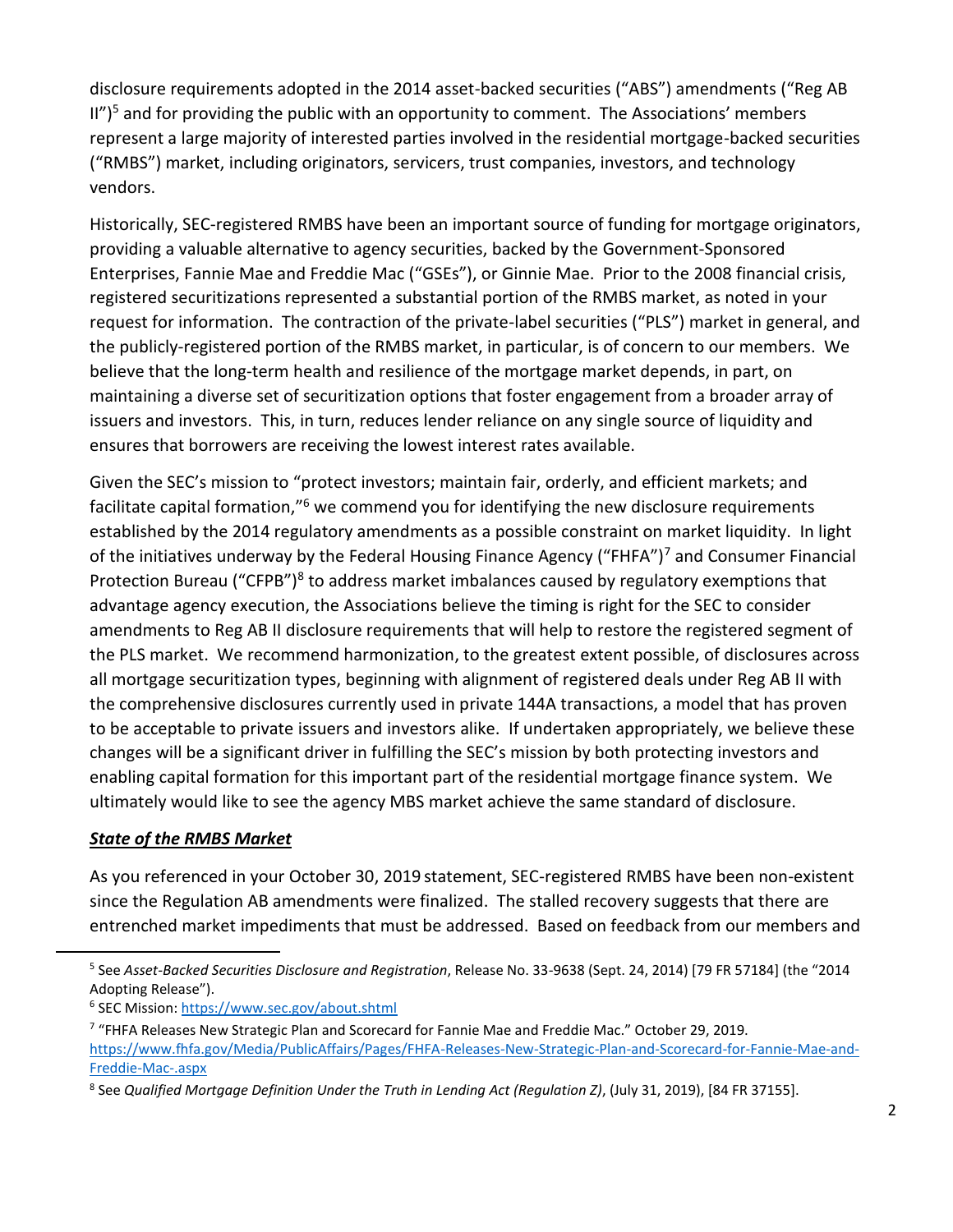other market participants, we believe that Reg AB II's revised disclosure requirements are a major contributor to the lack of SEC-registered issuances. Additionally, over the course of the last decade, policymakers have imposed a number of significant legislative and regulatory changes on the residential mortgage market. Some of these changes created a competitive advantage for agency MBS, including expansion in the scope of eligible loans accepted into government-backed securitizations and additional GSE regulatory exemptions. In other words, a number of new regulatory mandates, stipulations, and limitations – with added operational requirements and costs – are applicable only to non-government backed loans.

The GSE exemption from the CFPB Ability to Repay/Qualified Mortgage Rule, for example, was a regulatory privilege that had a tremendous market impact. As a result of the "GSE Patch," which granted Qualified Mortgage status to all GSE-eligible mortgages, the majority of the market was confined to the GSE underwriting parameters, an unfair advantage that undermined important market innovation, including critical advances in the mitigation, management, and distribution of risk. Collectively, the changes that have occurred, largely through government intervention, have, until recently, created a significant competitive disadvantage for private securitizations. Reforms to Reg AB II disclosure requirements alone may or may not prove to be sufficient to generate a robust market for SEC-registered securities, but changes are an essential component necessary for such a market to develop.

# *Rule 144A*

Since adoption of Reg AB II, lenders who have sought to issue private-label RMBS have chosen to pursue non-registered issuances under SEC Rule 144A, which allows for commercially reasonable negotiated agreements between the issuer and investor where material disclosures are made, but prescriptive loan-level disclosure requirements are not mandated by regulation. The flexibility to set the terms and conditions and associated pricing has offered private market participants the opportunity to assess the quality of the assets in the securities and the strength of their counterparties in ways that appropriately balance and minimize risk. These arrangements are an important component of the private market. While Rule 144A offerings provide an excellent option for some issuers and investors, 144A offerings limit the pool of investors available to purchase exempt securities, which leaves private capital that could be deployed to support residential housing through RMBS purchases, such as that of some institutional investors, on the sidelines.

While the negotiated arrangements of the 144A market result in a liability risk for 144A issuers that is lower than the strict liability standards and executive officer attestations required in SEC-registered RMBS, these latter features of the SEC-registered RMBS market are acceptable if the disclosure regime provides issuers with the confidence necessary to attest to the data included in those disclosures. In other words, the set of data fields must be relevant and meaningful for the assessment of risk and the definitions associated with those fields must be clear and unambiguous, to enable an issuer to be comfortable with taking on the nature and degree of liability that a registered offering carries. As we have seen in recent years, issuers do not have such comfort, registered RMBS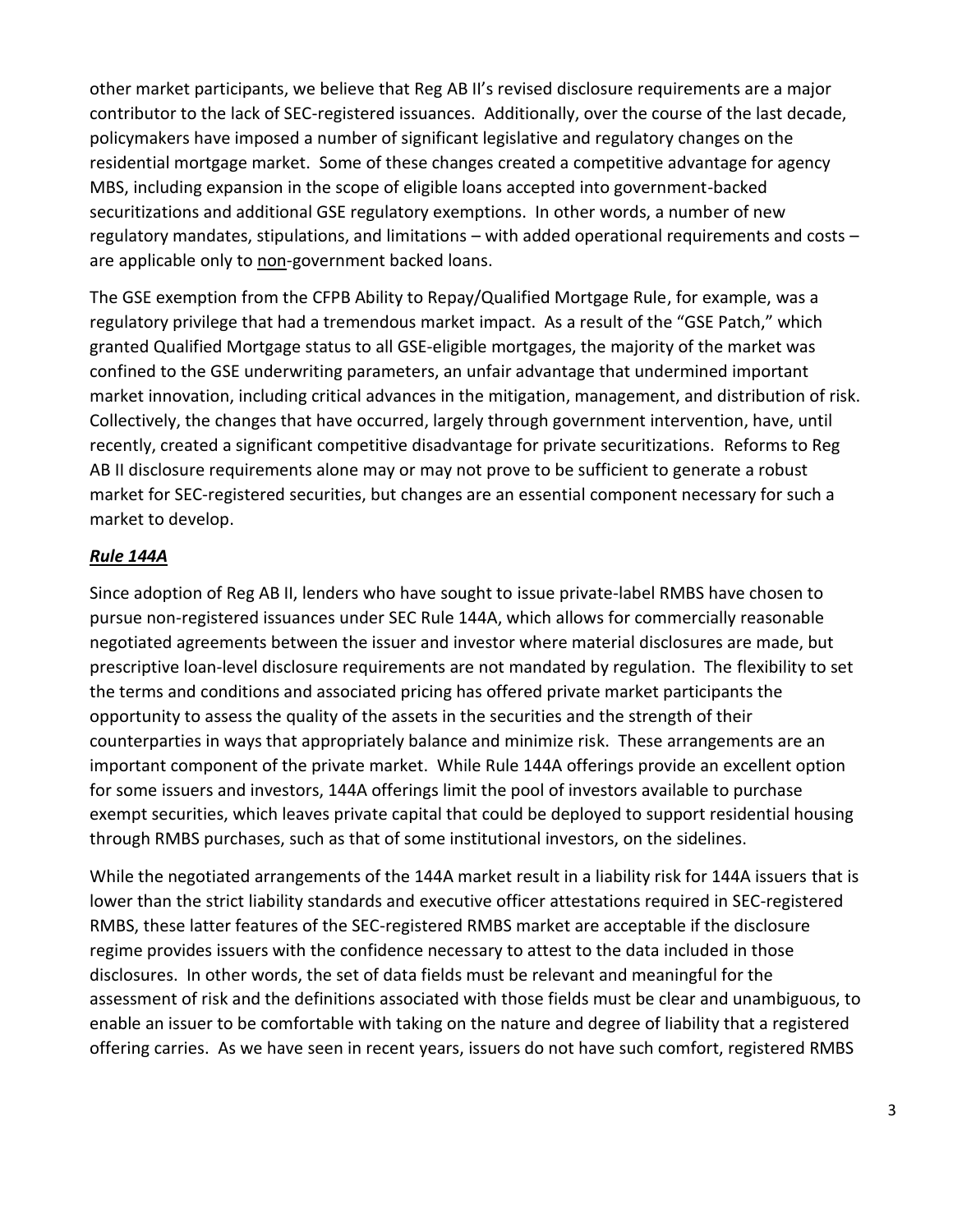have not been issued, and absent meaningful change to the existing disclosure requirements, a vibrant SEC-registered market will not develop.

To be clear, the Associations are not advocating for changes to the liability standards in existence for either exempt or non-exempt offerings. Rather, we advocate for registered RMBS disclosure requirements that are clearly defined and reasonably achievable.

Over the last several years, the 144A market for RMBS has gradually expanded through an iterative process; because there were no established data field disclosure requirements, issuers and investors worked together to determine the most appropriate set of data fields, based on the needs of investors and the reliability and consistency of data available to issuers. The consistency of disclosure format that has evolved and the regular oversubscription of transactions is a clear indication of the success of a market-driven solution. This organic development of appropriate disclosures represents a model for establishing and updating commonly-used data fields and is evidence that such a balance can be found for SEC-registered RMBS, as well. For this reason, the Associations believe the generally agreed-upon data fields found in 144A offerings are a natural starting point to use as a guidepost for SEC amendments to Reg AB II.

# *SEC Should Look to Industry Standards*

Since the adoption of Reg AB II, the Mortgage Industry Standards Maintenance Organization ("MISMO") has gathered industry professionals to discuss the development of standards specific to the requirements outlined in Reg AB II. Recent initiatives being taken by FHFA and the CFPB, in conjunction with your letter to the industry, have energized MISMO members to focus on the development of standards to support a revived private securitization market.

In fact, the MISMO Private Label RMBS Valuation Development Workgroup ("PL DWG") has already analyzed the data fields that are used by rating agencies when evaluating RMBS, many of which overlap with data fields required by Reg AB II. Through this process, the PL DWG has identified several asset-level data points which could be better aligned to fit with industry practice.

In response to recent developments, the Associations are working with MISMO to establish a formal Reg AB II working group and the Associations believe MISMO, as the preeminent industry data standard-setting body, would serve as the most effective vehicle for continuous refinement of data field definitions, as necessary. Therefore, we request that the SEC engage with MISMO to create and maintain the definitions for fields required by Reg AB II. This ongoing engagement will allow the data definitions to evolve with the entire industry's input without becoming outdated in a rigid and difficult-to-change rule structure.

# *Provide-or-Explain Regime*

The Associations believe aligning disclosure requirements for SEC-registered securitizations with the disclosures used for government-backed and 144A issuances will provide standardization and consistency across securitization options and is essential for SEC-registered RMBS offerings to occur. We also believe a provide-or-explain regime combined with explicit clarification that Rule 409 is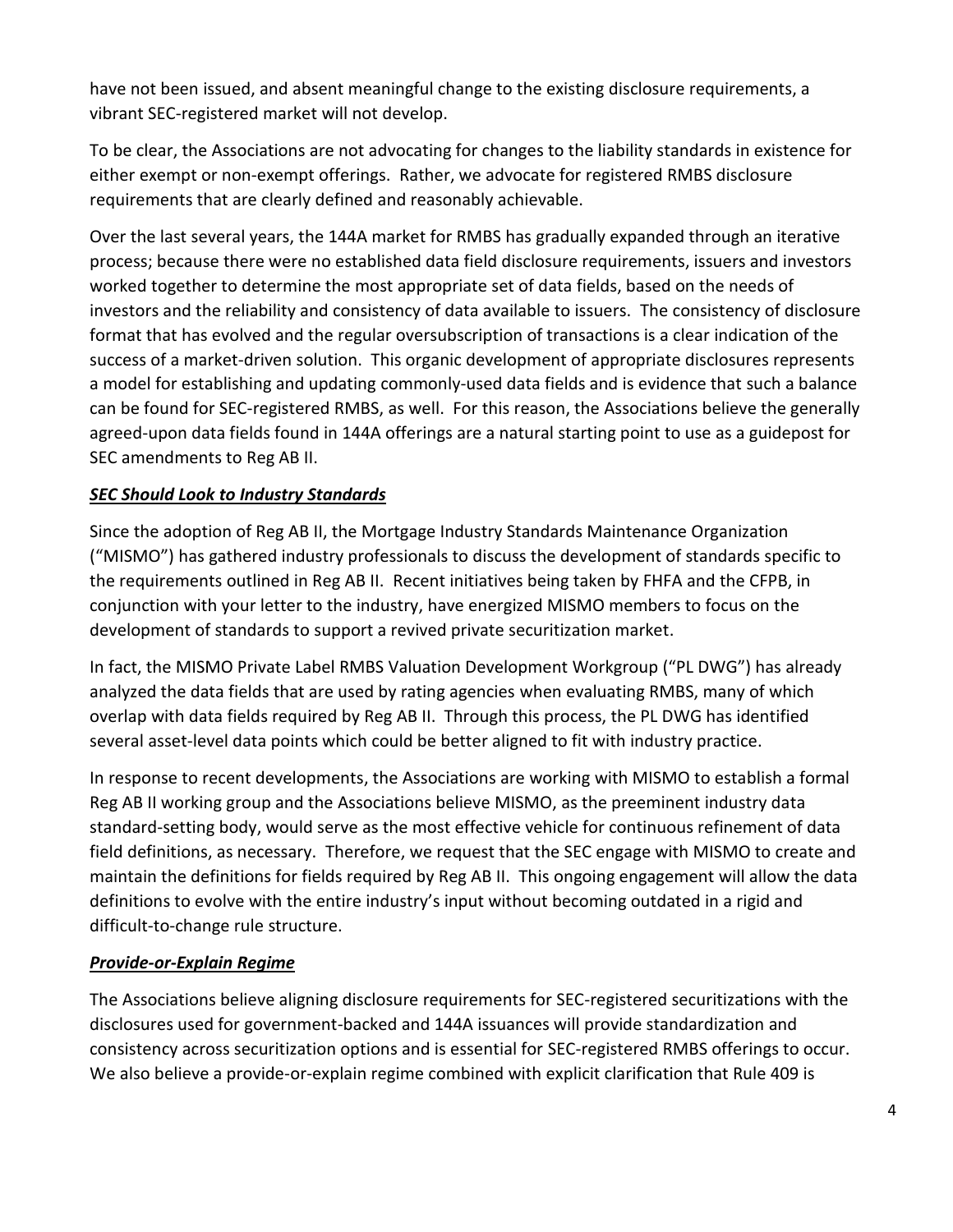available for issuers of registered RMBS would be beneficial to account for instances in which an issuer is unable to reasonably obtain, or depend on the accuracy of, specific data.

We also recognize that the SEC and market participants would benefit from all parties being cognizant of the differences in data sets available and used for new originations relative to those available and used for seasoned loans. Issuers do not possess the same amount of data for seasoned loans and, barring any regulatory differences in acceptable data sets, issuers are unlikely to include seasoned loans in any new SEC-registered RMBS.

If the SEC aligns the SEC-registered RMBS disclosure requirements with those of existing 144A RMBS issuances, and controls for the differences between new and seasoned loans, a provide-or-explain regime and safe harbor should be used sparingly as an exception and as a complement to, not a substitute for, meaningful reforms to Reg AB II.

# *Revisions to Reg AB II*

As stated above, the Associations believe efforts to align Reg AB II with the disclosures used in the 144A market could be broadly supported by both the issuer and investor communities. While some market participants believe the disclosure requirements for SEC-registered securities should mirror the requirements associated with government-backed securities, the Associations believe that the increasingly active 144A market serves as evidence that revising the disclosure requirements in accordance with market forces is appropriate, and the SEC therefore should use the data fields for privately-backed offerings as its guidepost. As we have more fully detailed in the Appendix, this effort will require the elimination or modification of certain Reg AB II data fields. Note that these recommendations are intended for new origination issuances, not seasoned loan issuances for which less data is available. It would also entail adding certain data fields present in 144A deals but absent from Reg AB II. The presence of those data elements in 144A deals reflects an investor interest in the data and a demonstration that such data is available and reportable.

The Associations believe the SEC should also consider modifying its approach to the definitions provided for required data fields. As noted earlier, we believe it would be more prudent for the SEC to establish flexibility in its rules to allow for the industry to establish data field definitions through MISMO, and for the SEC to accept those changes through staff guidance to avoid the risk of certain definitions becoming outdated or obsolete. This approach will allow MISMO, in coordination with the SEC, to adjust definitions over time as technology advancements improve the collection, accuracy, and delivery mechanisms of data to issuers and investors.

### *Geographic and Data Privacy*

Members of the Associations hold the privacy of borrower data as a top priority when conducting business, both because of the industry-wide commitment to serving borrowers responsibly, as well as the significant reputational, legal, and regulatory risks related to breaches or other unauthorized releases of such data. For these reasons, we believe strongly that what is published on the SEC's EDGAR website and included in basic transaction disclosures should not include more than 3-digit ZIP codes, and exceptions must be available for instances in which an issuer, on behalf of a borrower or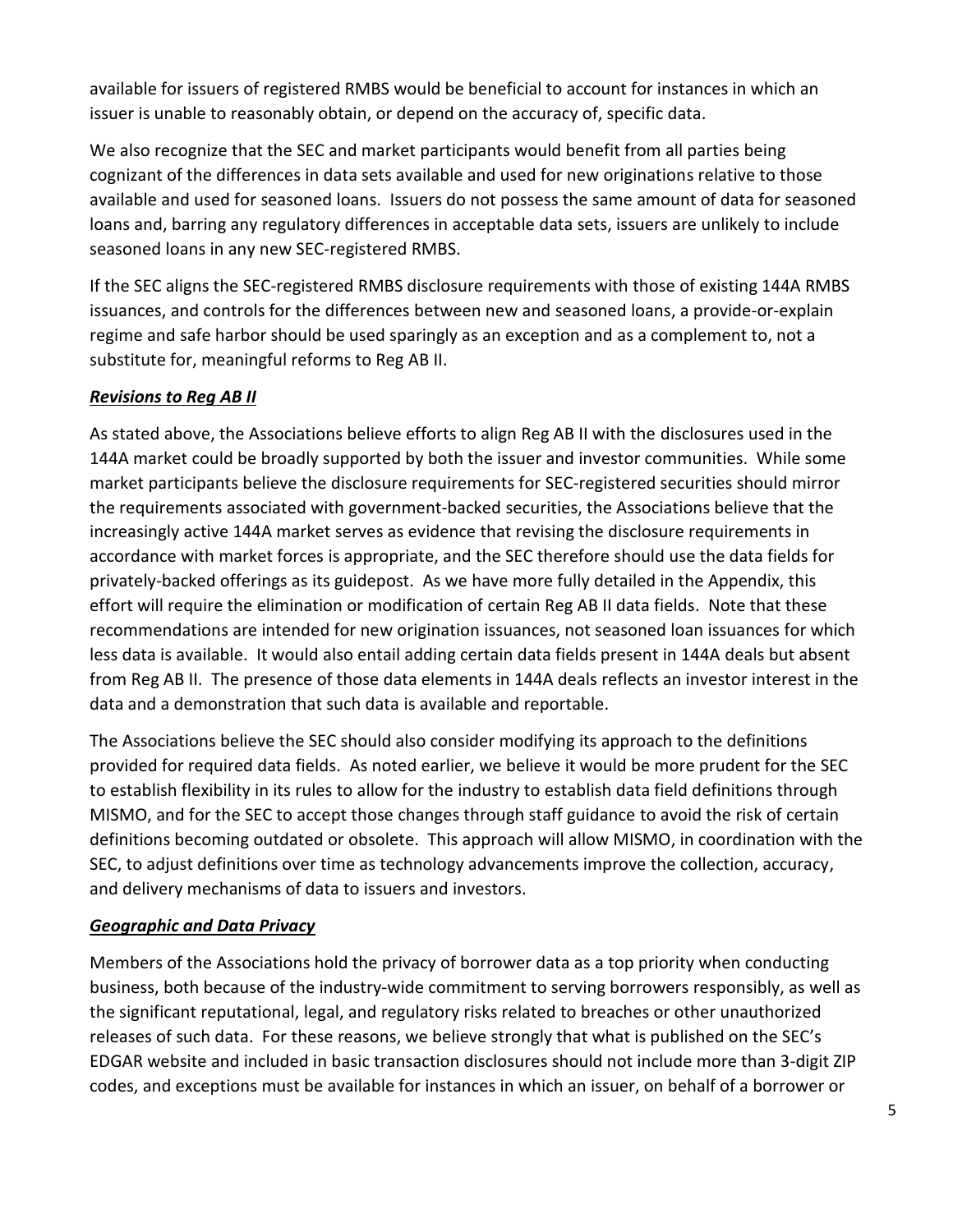group of borrowers, determines it is necessary to limit public disclosure of the ZIP code to protect the identity or security of the borrower(s).

We do acknowledge that ZIP codes are a key variable in the analysis of mortgage credit risk, and we believe that a mechanism for investors to obtain this data must be available. In the alternative, risk analysis will be impaired, investor interest in registered RMBS will be lessened, and the economics of transactions will continue to favor 144A or other forms of execution outside of the registered markets. As several of the Associations highlighted in their 2014 comments<sup>9</sup> to the SEC, RMBS investors demand asset-level data as part of their due diligence and ongoing valuations of portfolio risk. We continue to believe that the SEC should allow for a mechanism to deliver more granular loan details, including the full ZIP code, as well as other geographic information and sensitive data points, to investors of record. The 144A market has an established process that we believe could be leveraged for SEC-registered issuances, as well. In this process, the investor agrees to a "Click-Through" agreement which provides them access to the asset-level data (through a permissioned website or otherwise) in return for representations that the user will safeguard and limit the use and redistribution of the data.<sup>10</sup> Revisions to Reg AB II should allow for this structure or a conceptually similar approach to enable the disclosure of full ZIP codes and other sensitive information, including explicit clarifications that the process comports with all relevant SEC rules.

# *Asset-Level Data Field Appendix*

 $\overline{a}$ 

As discussed above, the Associations are providing as an Appendix to this letter a detail of various asset-level data points that we believe should be added to or removed from the current Schedule AL. This Appendix represents feedback we have received from members to date and can serve as a starting point for further discussion with the SEC and other stakeholders. We continue to work with our members to analyze these asset-level data points. The Appendix is structured as follows:

- The first tab shows fields (with reason codes and brief descriptions) that are present in Schedule AL but not in typical 144A deals that we believe should be removed from Schedule AL.
- The second tab shows fields that are not present in Schedule AL but are present in typical 144A deals that we believe should be added to Schedule AL.
- The third tab contains a set of fields related to servicing and modifications that are still under review, but which we believe the SEC should analyze and discuss with market participants.
- The fourth tab contains an explanation of the reason codes found in the first tab.

<sup>&</sup>lt;sup>9</sup> MBA Comment Letter, March 28, 2014. [https://www.sec.gov/comments/s7-08-10/s70810-282.pdf;](https://www.sec.gov/comments/s7-08-10/s70810-282.pdf) SIFMA Comment Letter, April 28, 2014. [https://www.sec.gov/comments/s7-08-10/s70810-294.pdf.](https://www.sec.gov/comments/s7-08-10/s70810-294.pdf)

<sup>&</sup>lt;sup>10</sup> SIFMA produced a form of such an agreement, which the Associations believe can be used broadly in either its original or a modified form. It is available at: [https://www.sifma.org/wp-content/uploads/2017/08/SIFMA\\_Click-](https://www.sifma.org/wp-content/uploads/2017/08/SIFMA_Click-Through_Confidentiality_Agreement.pdf)Through Confidentiality Agreement.pdf.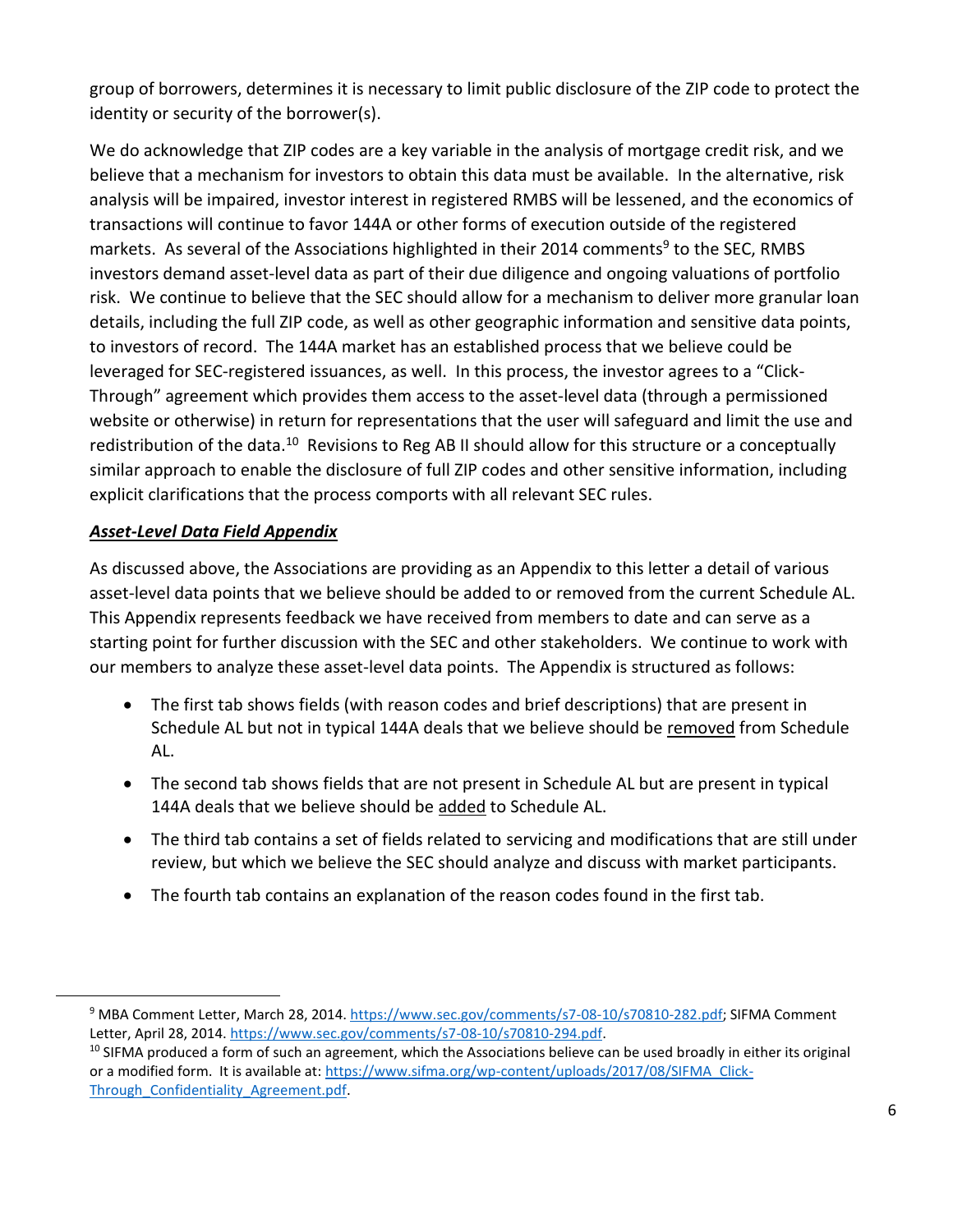# **Closing**

The Associations thank you and the staff for your leadership in revisiting Reg AB II and believe that the market is at a critical juncture at which it is appropriate and necessary for revisions to be made. Our members further believe the most stable mortgage finance market is one that is diverse, with multiple securitization options, all of which feature the same level of disclosures. As the SEC knows, competition drives lower costs to consumers, and when combined with proper oversight and transparency, provides robust mechanisms to inhibit bad practices and bad actors. We believe prudent reforms as outlined in this letter will help meet that goal.

While we are all currently consumed with issues related to the COVID-19 crisis, it is important to look ahead and ensure *revisions to Reg AB II disclosure requirements remain a top priority*. The Associations and our members have a strong willingness to work with regulators and other market participants to complete these revisions in a manner that is acceptable to all interested parties. At an appropriate time, the Associations would like to meet with SEC staff to engage in an in-depth discussion of the content of this letter and to determine the most productive next steps. It is also critical that regular stakeholder sessions are established to achieve consensus on changes to Reg AB II. The undersigned associations pledge our support to facilitate these sessions and look forward to an ongoing partnership with the SEC.

For further discussion or for any questions you may have, please contact Rod Alba of ABA at [ralba@aba.com,](mailto:ralba@aba.com) Meg Burns of HPC at [meg.burns@housingpolicycouncil.org,](mailto:meg.burns@housingpolicycouncil.org) Dan Fichtler of MBA at [dfichtler@mba.org,](mailto:dfichtler@mba.org) or Chris Killian of SIFMA at [ckillian@sifma.org.](mailto:ckillian@sifma.org)

Thank you again, Mr. Chairman. We look forward to continuing the dialogue with you and your staff as you move forward with this important effort.

Sincerely,

American Bankers Association Housing Policy Council Mortgage Bankers Association Securities Industry and Financial Markets Association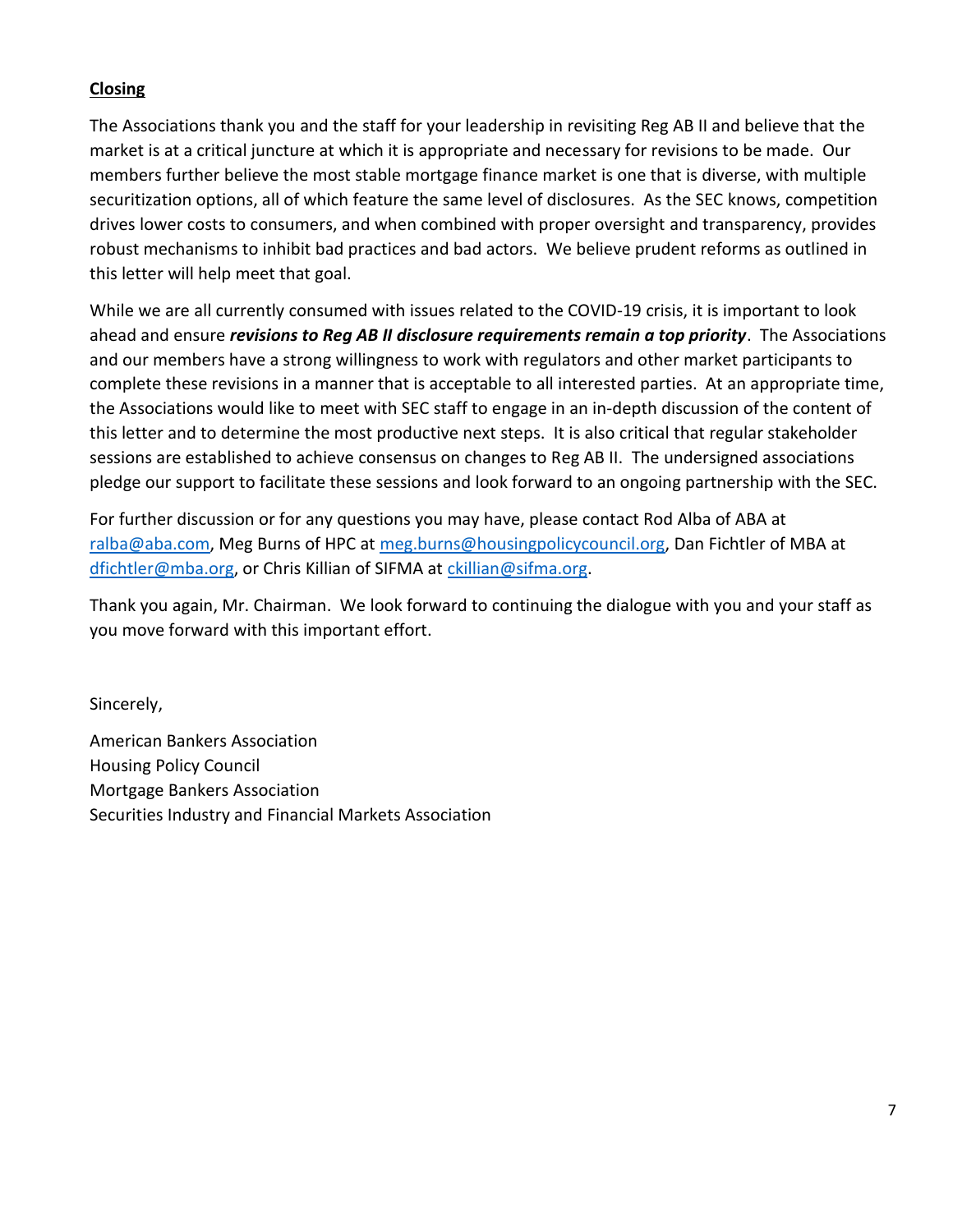# **TAB 1 FIELDS TO BE REMOVED FROM SCHEDULE AL**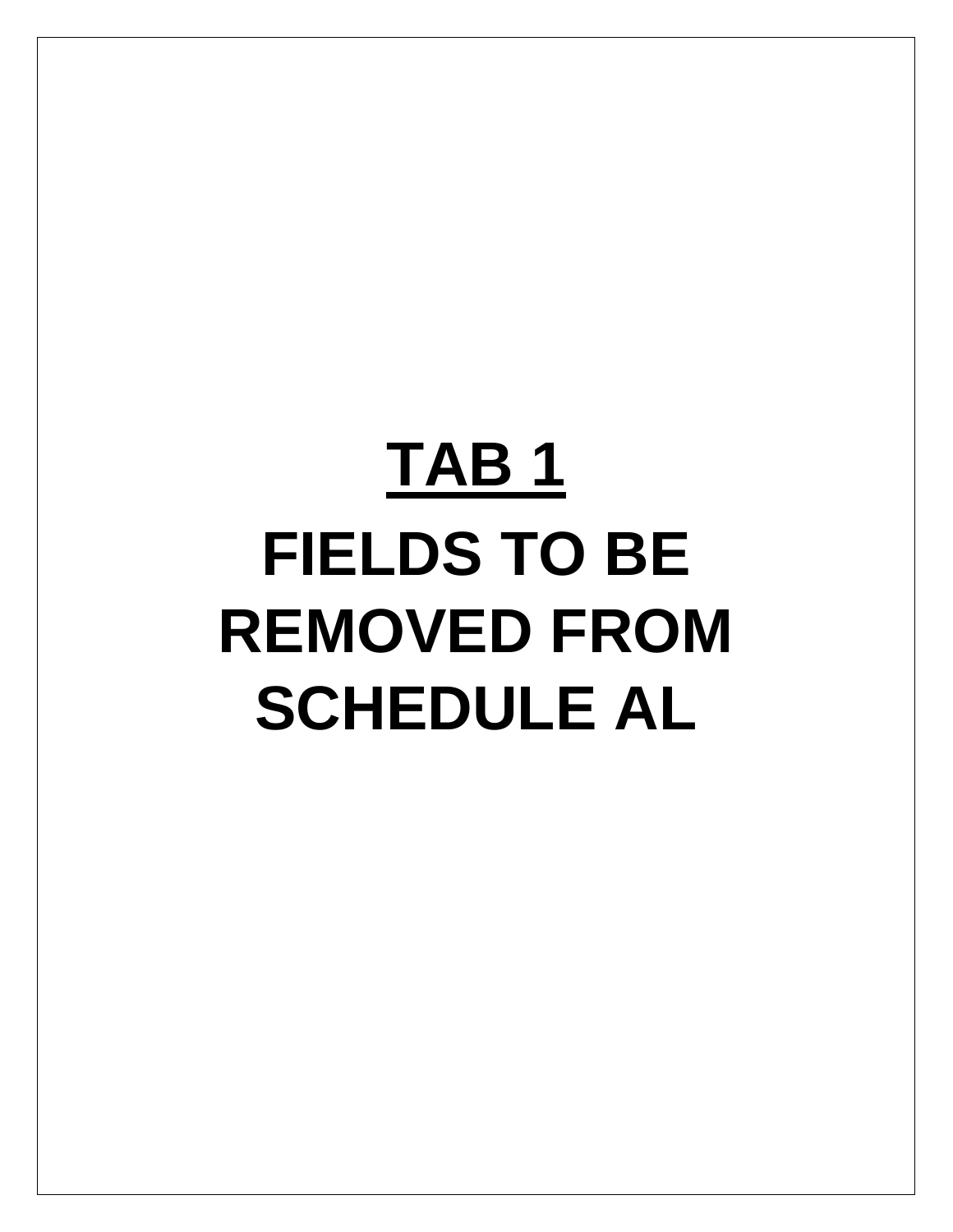### **Fields Required in Schedule AL But Not Used in 144A - Final Removal Reasoning**

|                |                     |                                              | <b>Final Reason</b> |                                                                                                              |
|----------------|---------------------|----------------------------------------------|---------------------|--------------------------------------------------------------------------------------------------------------|
| <b>Section</b> | <b>Field Number</b> | <b>Field Name</b>                            | Code                | <b>Notes</b>                                                                                                 |
| C              | 10                  | Underwriting indicator                       | IV                  | Definition unclear and information is<br>immaterial and inconsistent                                         |
| C              | (ii)                | Date of most recent senior loan amount       | I, IV               | Data not easily obtained/verifiable. Trustee<br>now liable for reporting.                                    |
| C              | 15                  | Negative amortization indicator              | IV                  | Field not relevant for current originations.                                                                 |
| C              | 21                  | Servicer-placed hazard insurance             | $\mathbf{II}$       | May be acceptable for new originations; for<br>seasoned loans, more difficult to verify to<br>10b-5 standard |
| C              | (iii)               | Fully indexed interest rate                  | I, IV               | Difficult to source and calculate; investors<br>typically do not use this information                        |
| C              | (xiv)               | ARM round indicator                          | IV                  | Not material to investors                                                                                    |
| C              | (ii)                | Date of most recent junior loan balance      | II, IV              | Very difficult to audit and value is not<br>material to investors                                            |
| $\mathsf{C}$   | (iv)                | Negative amortization balance amount         | IV                  | Irrelevant for new loans. Only applicable for<br>seasoned loans.                                             |
| e              | 9                   | Originator front-end debt-to-income (DTI)    | IV                  | More appropriate to use back-end total debt                                                                  |
| e              | 3                   | Original obligor credit score type           | IV                  | Other information regarding credit score is<br>more valuable, as indicated in Tab 2                          |
| g              | 5                   | Advancing method                             | IV                  | Deal-level data rather than loan-level data                                                                  |
| g              | 15                  | Other assessed but uncollected servicer fees | IV, V               | Does not impact value of the issuance                                                                        |
| g              | (i)                 | Servicer advanced amount-principal           | IV                  | Difficult to calculate and the return of data is<br>not broken down into subgroups                           |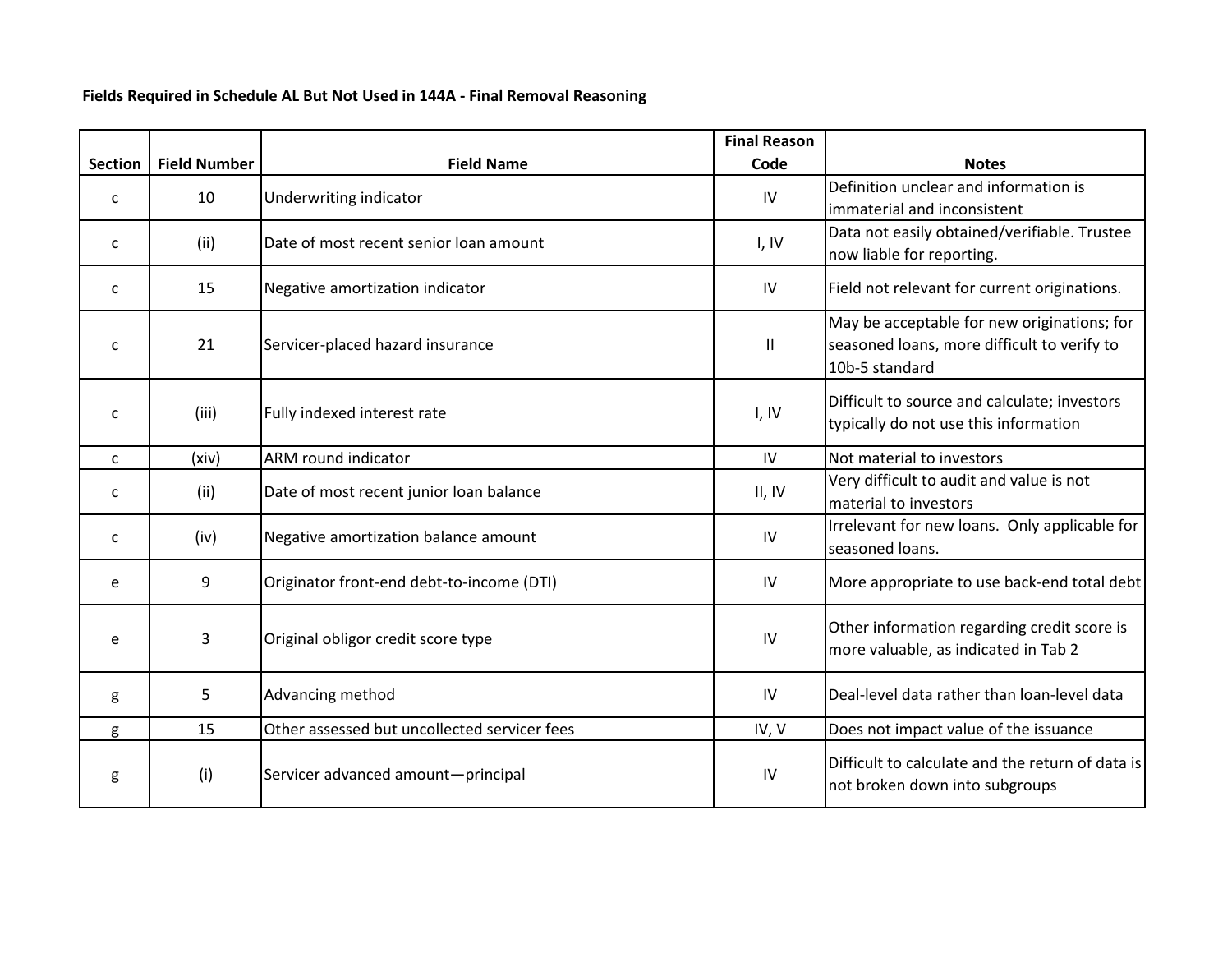| g | (ii)              | Servicer advanced amounts repaid-principal                 | IV     | Difficult to calculate and the return of data is<br>not broken down into subgroups                           |
|---|-------------------|------------------------------------------------------------|--------|--------------------------------------------------------------------------------------------------------------|
| g | (iv)              | Servicer advanced amount-interest                          | IV     | Difficult to calculate and the return of data is<br>not broken down into subgroups                           |
| g | (v)               | Servicer advanced amounts repaid-interest                  | IV     | Difficult to calculate and the return of data is<br>not broken down into subgroups                           |
| g | (vii)             | Servicer advanced amount-taxes and insurance               | IV     | Difficult to calculate and the return of data is<br>not broken down into subgroups                           |
| g | (x)               | Servicer advanced amount-corporate                         | IV     | Difficult to calculate and the return of data is<br>not broken down into subgroups                           |
| g | (x <sub>i</sub> ) | Servicer advanced amount repaid-corporate                  | IV     | Difficult to calculate and the return of data is<br>not broken down into subgroups                           |
| g | (xii)             | Servicer advances cumulative-corporate                     | IV     | Difficult to calculate and the return of data is<br>not broken down into subgroups                           |
| g | (i)               | Zero balance effective date                                | $\vee$ | Likely irrelevant                                                                                            |
| g | 16                | Other loan-level servicing fee(s) retained by the servicer | IV     | Does not impact investor analysis. Some<br>issuers do provide it in the transaction,<br>making it redundant. |
| g | (iii)             | Servicer advances cumulative-principal                     | IV     | Difficult to calculate and the return of data is<br>not broken down into subgroups                           |
| g | (vi)              | Servicer advances cumulative-interest                      | IV     | Difficult to calculate and the return of data is<br>not broken down into subgroups                           |
| g | (viii)            | Servicer advanced amount repaid-taxes and insurance        | IV     | Difficult to calculate and the return of data is<br>not broken down into subgroups                           |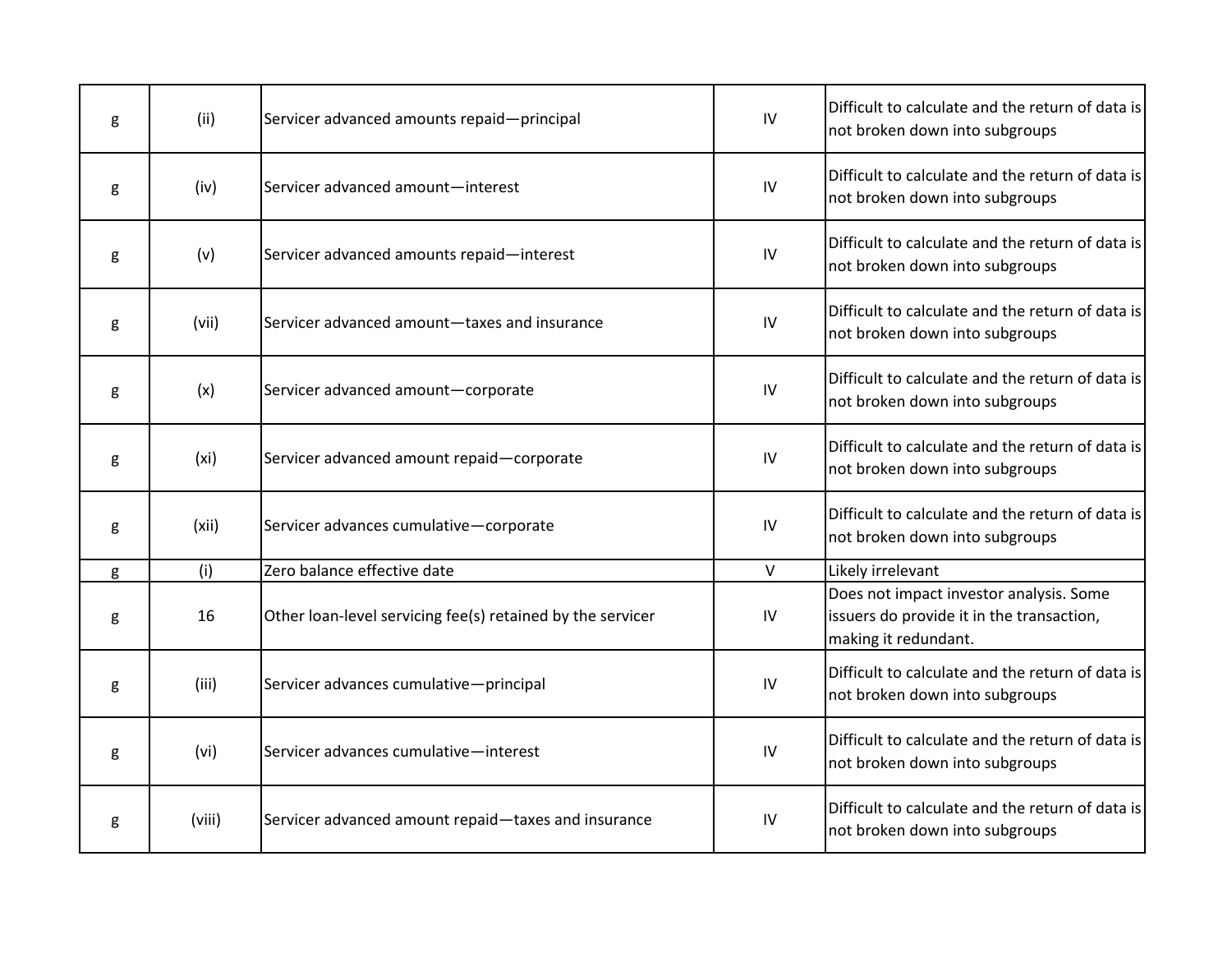| g            | (ix)           | Servicer advances cumulative-taxes and insurance  | IV     | Difficult to calculate and the return of data is<br>not broken down into subgroups               |
|--------------|----------------|---------------------------------------------------|--------|--------------------------------------------------------------------------------------------------|
| g            | $\overline{7}$ | Stop principal and interest advance date          | V      | Date not tracked and unclear what should<br>be done if reissuing                                 |
| g            | 8              | Reporting period beginning loan balance           | IV, V  | Issuer uses ending balance rather than<br>beginning balance                                      |
| g            | 9              | Reporting period beginning scheduled loan balance | IV, V  | Issuer uses ending balance rather than<br>beginning balance                                      |
| p            | $\mathbf{1}$   | Short sale accepted offer amount                  | V      | Would need to be handled manually, which<br>could create difficulties.                           |
| q            | $\mathbf{1}$   | Most recent loss mitigation exit date             | II, IV | Ambiguous. Not collected by data<br>companies. Not expected to add value to<br>typical investor. |
| q            | $\overline{2}$ | Most recent loss mitigation exit code             | II, IV | Ambiguous. Not collected by data<br>companies. Not expected to add value to<br>typical investor. |
| $\mathsf{r}$ | $\mathbf{1}$   | Attorney referral date                            | II, IV | Ambiguous. Not collected by data<br>companies. Not expected to add value to<br>typical investor. |
| $\mathsf{r}$ | $\overline{2}$ | Foreclosure delay reason                          | II, IV | Ambiguous. Not collected by data<br>companies. Not expected to add value to<br>typical investor. |
| r            | $\overline{3}$ | Foreclosure exit date                             | II, IV | Ambiguous. Not collected by data<br>companies. Not expected to add value to<br>typical investor. |
| r            | 4              | Foreclosure exit reason                           | II, IV | Ambiguous. Not collected by data<br>companies. Not expected to add value to<br>typical investor. |
| $\mathsf{r}$ | 5              | <b>NOI Date</b>                                   | V      | Would need to be handled manually, which<br>could create difficulties.                           |
| S            | 8              | Eviction indicator                                | II, IV | Ambiguous. Not collected by data<br>companies. Not expected to add value to<br>typical investor. |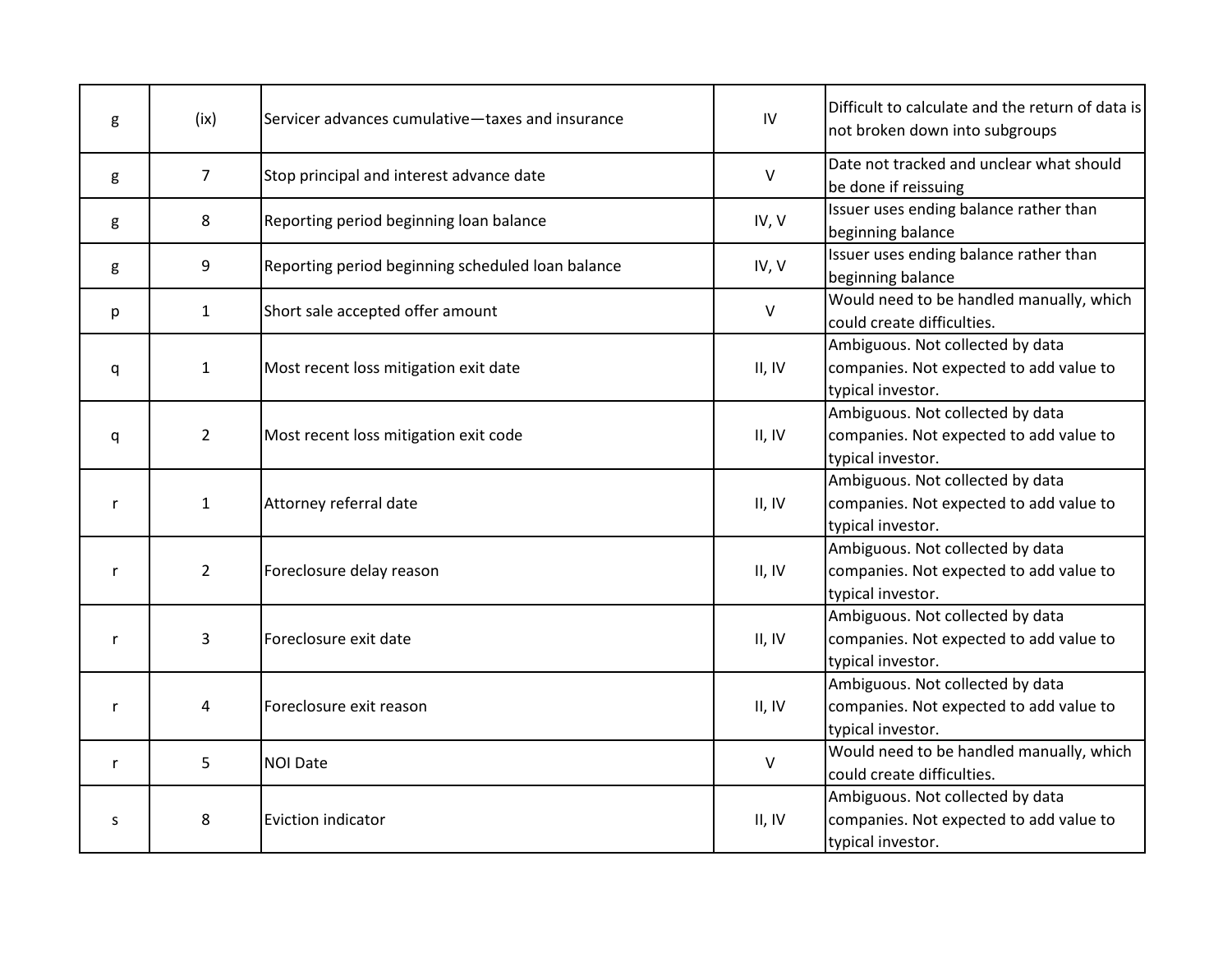| S  | $\mathbf{1}$   | Most recent accepted REO offer amount                 | V       | Would need to be handled manually, which<br>could create difficulties.                           |
|----|----------------|-------------------------------------------------------|---------|--------------------------------------------------------------------------------------------------|
| S  | $\overline{2}$ | Most recent accepted REO offer date                   | $\sf V$ | Would need to be handled manually, which<br>could create difficulties.                           |
| S  | 3              | Gross liquidation proceeds                            | $\vee$  | Would need to be handled manually, which<br>could create difficulties.                           |
| S  | 4              | Net sales proceeds                                    | $\vee$  | Would need to be handled manually, which<br>could create difficulties.                           |
| S. | 5              | Reporting period loss amount passed to issuing entity | $\vee$  | Would need to be handled manually, which<br>could create difficulties.                           |
| S  | 6              | Cumulative total loss amount passed to issuing entity | V       | Would need to be handled manually, which<br>could create difficulties.                           |
| S  | $\overline{7}$ | Subsequent recovery amount                            | V       | Would need to be handled manually, which<br>could create difficulties.                           |
| S  | 9              | REO exit date                                         | $\vee$  | Would need to be handled manually, which<br>could create difficulties.                           |
| S  | 10             | REO exit reason                                       | $\vee$  | Would need to be handled manually, which<br>could create difficulties.                           |
| t  | (viii)         | Cash for keys/cash for deed                           | II, IV  | Ambiguous. Not collected by data<br>companies. Not expected to add value to<br>typical investor. |
| t  | (ix)           | Performance incentive fees                            | II, IV  | Ambiguous. Not collected by data<br>companies. Not expected to add value to<br>typical investor. |
| t  | $\mathbf{1}$   | Information related to loss claims                    | $\sf V$ | Would need to be handled manually, which<br>could create difficulties.                           |
| t  | (i)            | <b>UPB</b> at liquidation                             | $\vee$  | Would need to be handled manually, which<br>could create difficulties.                           |
| t  | (ii)           | Servicing fees claimed                                | V       | Would need to be handled manually, which<br>could create difficulties.                           |
| t  | (iii)          | Servicer advanced amounts reimbursed-principal        | V       | Would need to be handled manually, which<br>could create difficulties.                           |
| t  | (iv)           | Servicer advanced amounts reimbursed-interest         | $\vee$  | Would need to be handled manually, which<br>could create difficulties.                           |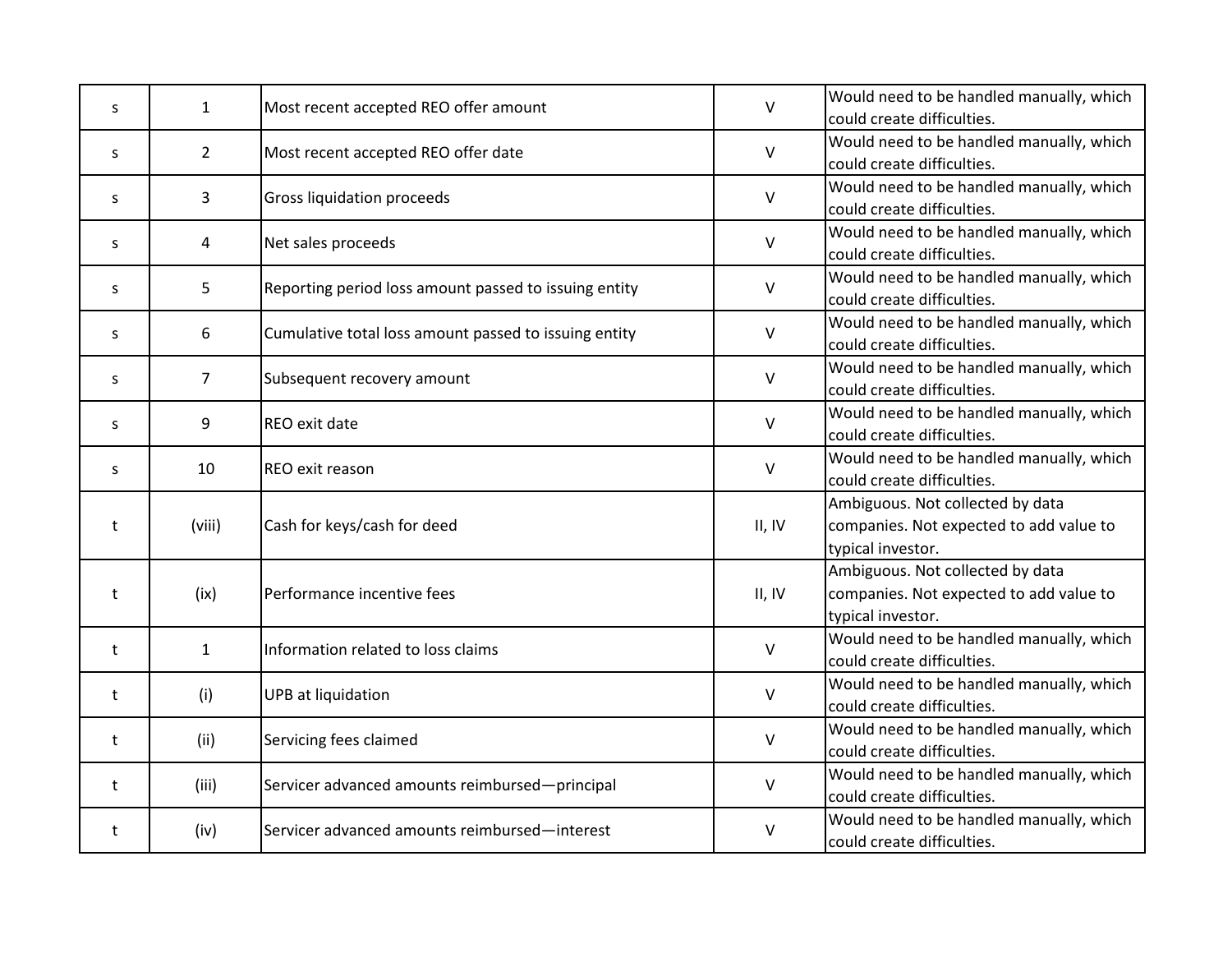| t            | (v)            | Servicer advanced amount reimbursed-taxes and insurance | $\vee$ | Would need to be handled manually, which<br>could create difficulties.                           |
|--------------|----------------|---------------------------------------------------------|--------|--------------------------------------------------------------------------------------------------|
| t            | (vi)           | Servicer advanced amount reimbursed-corporate           | $\vee$ | Would need to be handled manually, which<br>could create difficulties.                           |
| t            | (vii)          | <b>REO</b> management fees                              | $\vee$ | Would need to be handled manually, which<br>could create difficulties.                           |
| u            | $\mathbf{1}$   | MI claim filed date                                     | $\vee$ | Would need to be handled manually, which<br>could create difficulties.                           |
| u            | $\overline{2}$ | MI claim amount                                         | $\vee$ | Would need to be handled manually, which<br>could create difficulties.                           |
| u            | 3              | MI claim paid date                                      | $\vee$ | Would need to be handled manually, which<br>could create difficulties.                           |
| u            | 4              | MI claim paid amount                                    | V      | Would need to be handled manually, which<br>could create difficulties.                           |
| u            | 5              | MI claim denied/rescinded date                          | $\vee$ | Would need to be handled manually, which<br>could create difficulties.                           |
| u            | 6              | Marketable title transferred date                       | V      | Would need to be handled manually, which<br>could create difficulties.                           |
| $\mathsf{v}$ | $\mathbf{1}$   | Non-pay status                                          | II, IV | Ambiguous. Not collected by data<br>companies. Not expected to add value to<br>typical investor. |
| $\mathsf{v}$ | $\overline{2}$ | Reporting action code                                   | II, IV | Ambiguous. Not collected by data<br>companies. Not expected to add value to<br>typical investor. |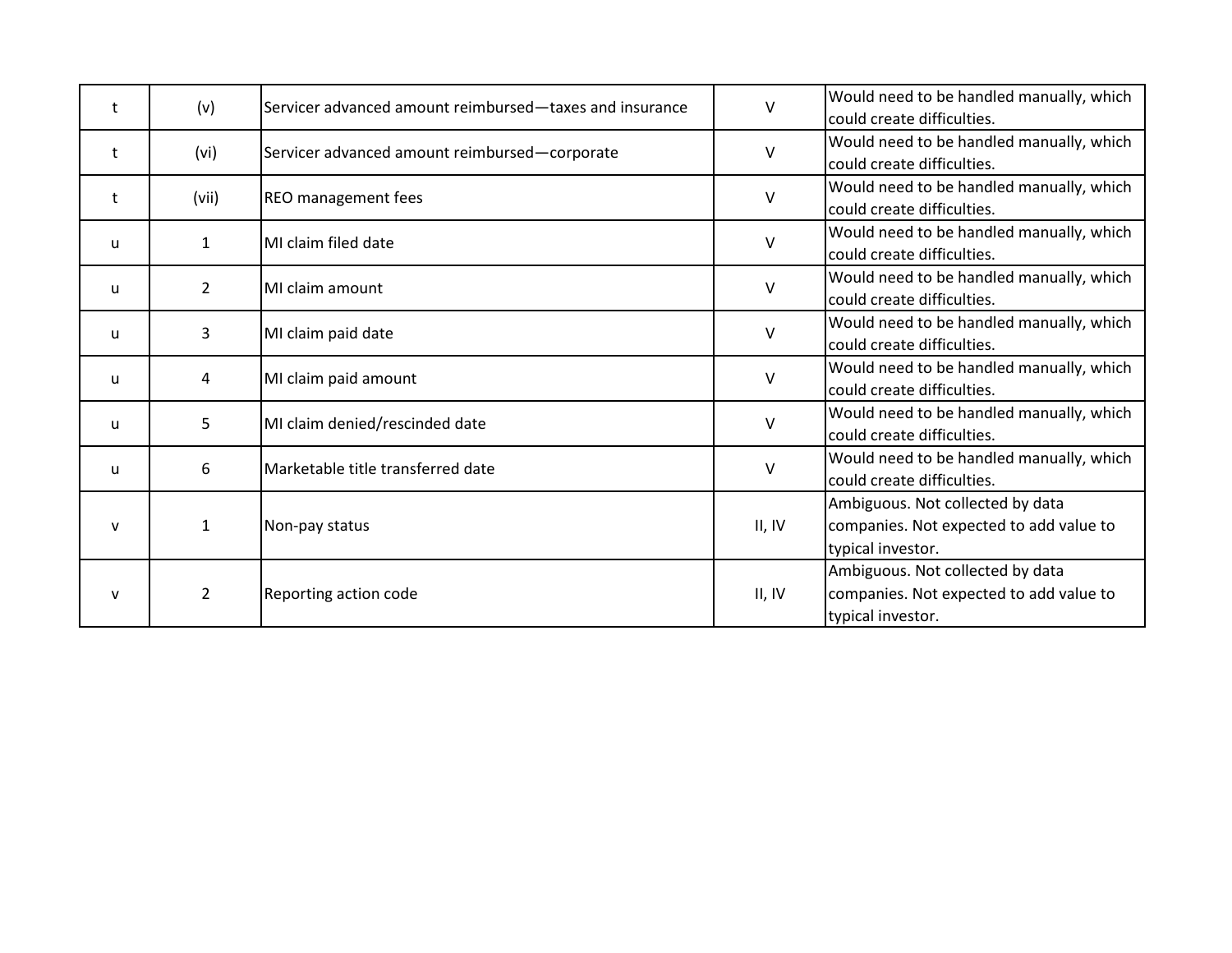# **TAB 2 FIELDS TO BE ADDED TO SCHEDULE AL**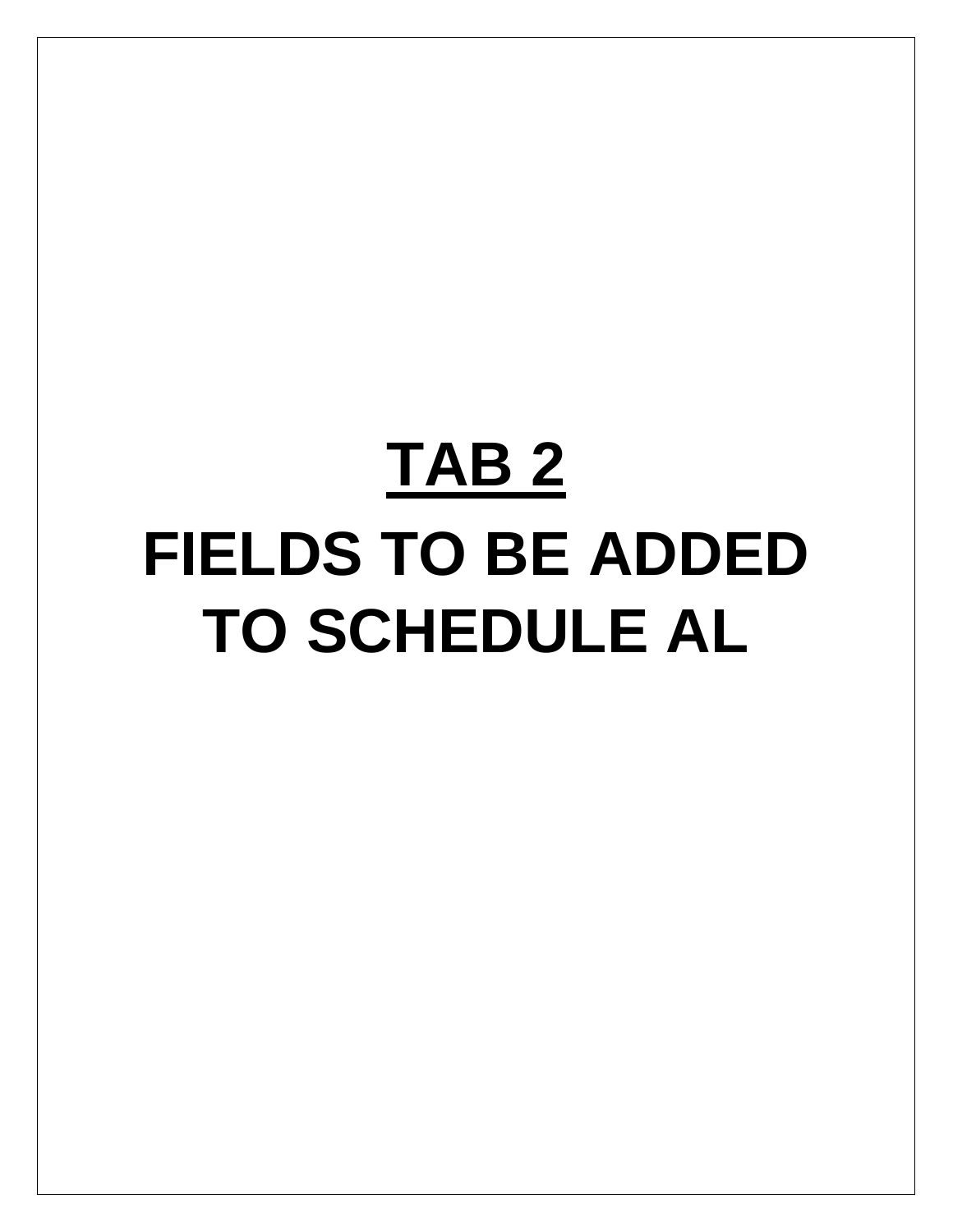### **Fields Used in 144A But Missing in Schedule AL**

| <b>MERS/ASF Map Field</b> | <b>Field Name</b>                               |
|---------------------------|-------------------------------------------------|
| 15                        | <b>Relocation Loan Indicator</b>                |
| 18                        | <b>Escrow Indicator</b>                         |
| 25                        | <b>Origination Date</b>                         |
| 29                        | <b>Original Term to Maturity</b>                |
| 30                        | First Payment Date of Loan                      |
| 39                        | <b>Current Payment Status</b>                   |
| 70                        | <b>Primary Borrower ID</b>                      |
| 71                        | Number of Mortgaged Properties                  |
| 73                        | Self-employment Flag                            |
| 74                        | Current 'Other' Monthly Payment                 |
| 76                        | Length of Employment: Co-Borrower               |
| 77                        | Years in Home                                   |
| 78                        | <b>Bankruptcy Discharge Date</b>                |
| 79                        | <b>Foreclosure Sale Date</b>                    |
| 80                        | Primary Wage Earner Original FICO: Equifax      |
| 81                        | Primary Wage Earner Original FICO: Experian     |
| 82                        | Primary Wage Earner Original FICO: TransUnion   |
| 83                        | Secondary Wage Earner Original FICO: Equifax    |
| 84                        | Secondary Wage Earner Original FICO: Experian   |
| 85                        | Secondary Wage Earner Original FICO: TransUnion |
| 87                        | Most Recent Co-Borrower FICO                    |
| 88                        | Most Recent FICO Method/Model                   |
| 89                        | VantageScore: Primary Borrower                  |
| 90                        | VantageScore: Co-Borrower                       |
| 91                        | Most Recent VantageScore Method                 |
| 92                        | VantageScore Date                               |
| 93                        | Credit Report: Longest Trade Line               |
| 94                        | Credit Report: Maximum Trade Line               |
| 95                        | Credit Report: Number of Trade Lines            |
| 96                        | Credit Line Usage Ratio                         |
| 98                        | Months Bankruptcy                               |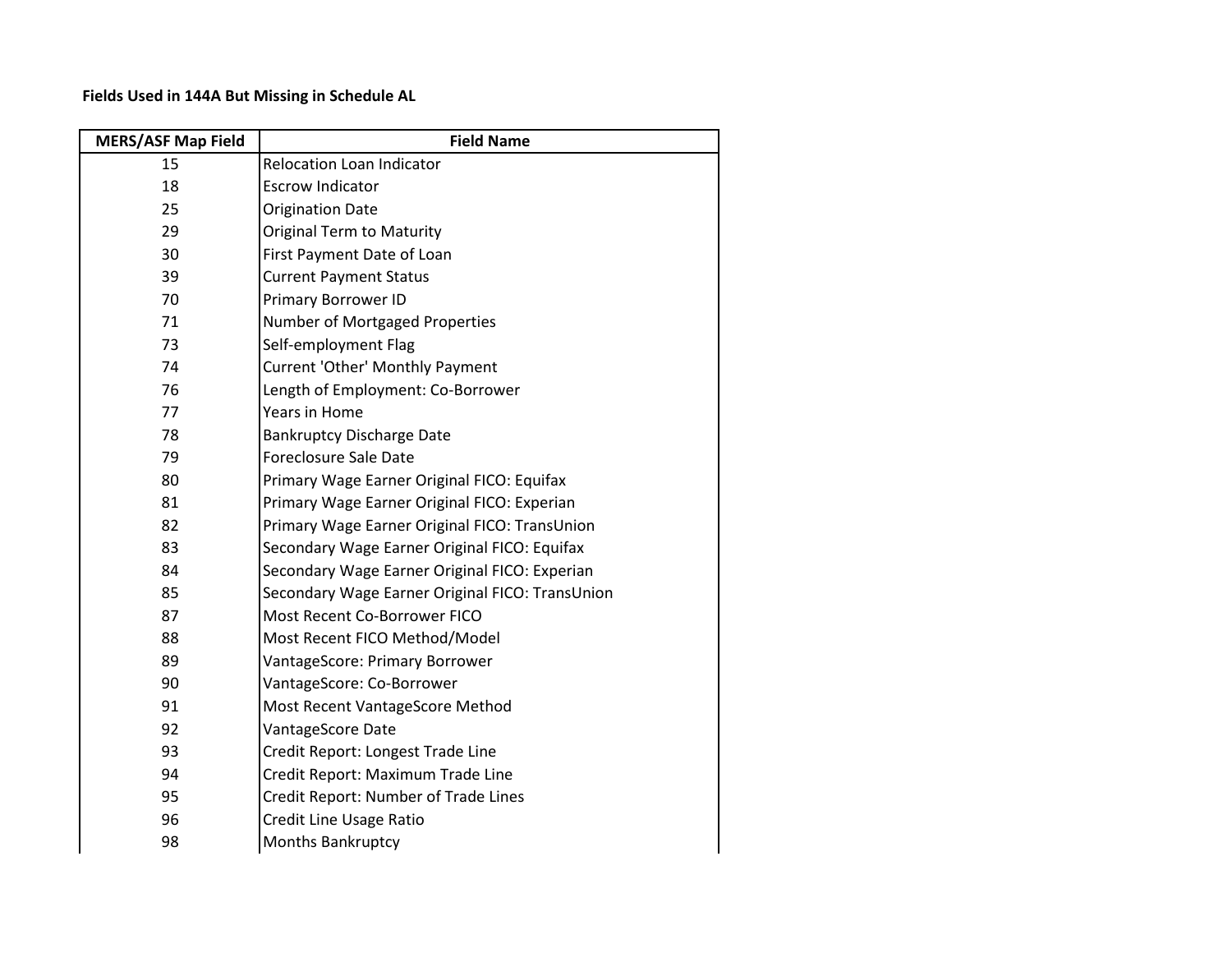| 99  | <b>Months Foreclosure</b>                             |
|-----|-------------------------------------------------------|
| 100 | Primary Borrower Wage Income                          |
| 101 | Co-Borrower Wage Income                               |
| 102 | Primary Borrower Other Income                         |
| 103 | Co-Borrower Other Income                              |
| 104 | All Borrower Wage Income                              |
| 105 | All Borrower Total Income                             |
| 108 | <b>Co-Borrower Income Verification</b>                |
| 110 | Co-Borrower Employment Verification                   |
| 112 | <b>Co-Borrower Asset Verification</b>                 |
| 113 | Liquid/Cash Reserves                                  |
| 114 | Monthly Debt All Borrowers                            |
| 118 | Percentage of Down Payment from Borrower Own Funds    |
| 119 | City                                                  |
| 120 | State                                                 |
| 121 | Postal Code                                           |
| 124 | <b>Sales Price</b>                                    |
| 125 | <b>Original Appraised Property Value</b>              |
| 126 | <b>Original Property Valuation Type</b>               |
| 127 | <b>Original Property Valuation Date</b>               |
| 128 | Original Automated Valuation Model (AVM) Name         |
| 129 | Original AVM Confidence Score                         |
| 149 | <b>Pre-Modification Note Rate</b>                     |
| 150 | Pre-Modification P&I Payment                          |
| 151 | Pre-Modification Initial Interest Change Downward Cap |
| 152 | Pre-Modification Subsequent Interest Rate Cap         |
| 153 | Pre-Modification Next Interest Rate Change Date       |
| 154 | Pre-Modification I/O Term                             |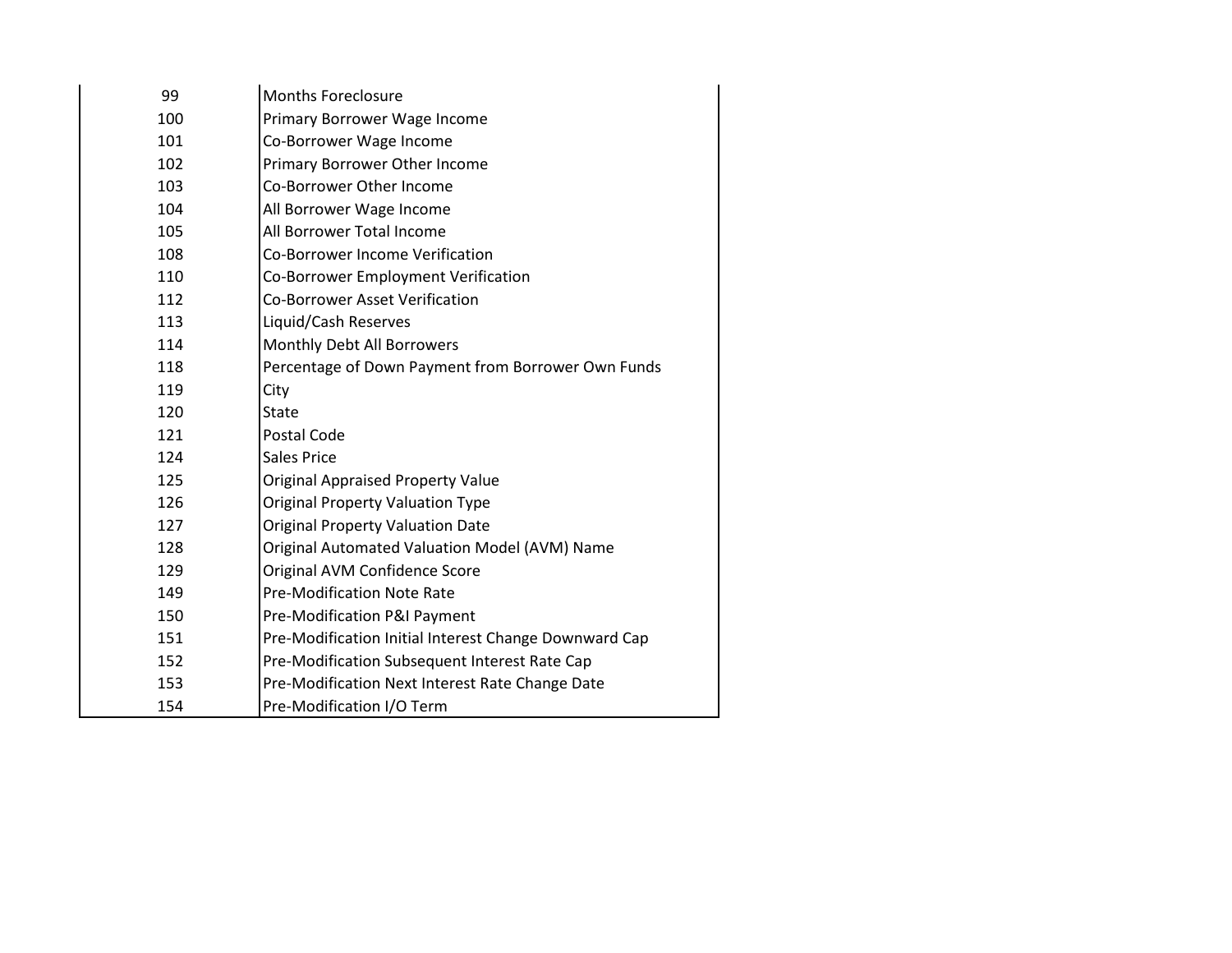# **TAB 3 FIELDS UNDER FURTHER REVIEW**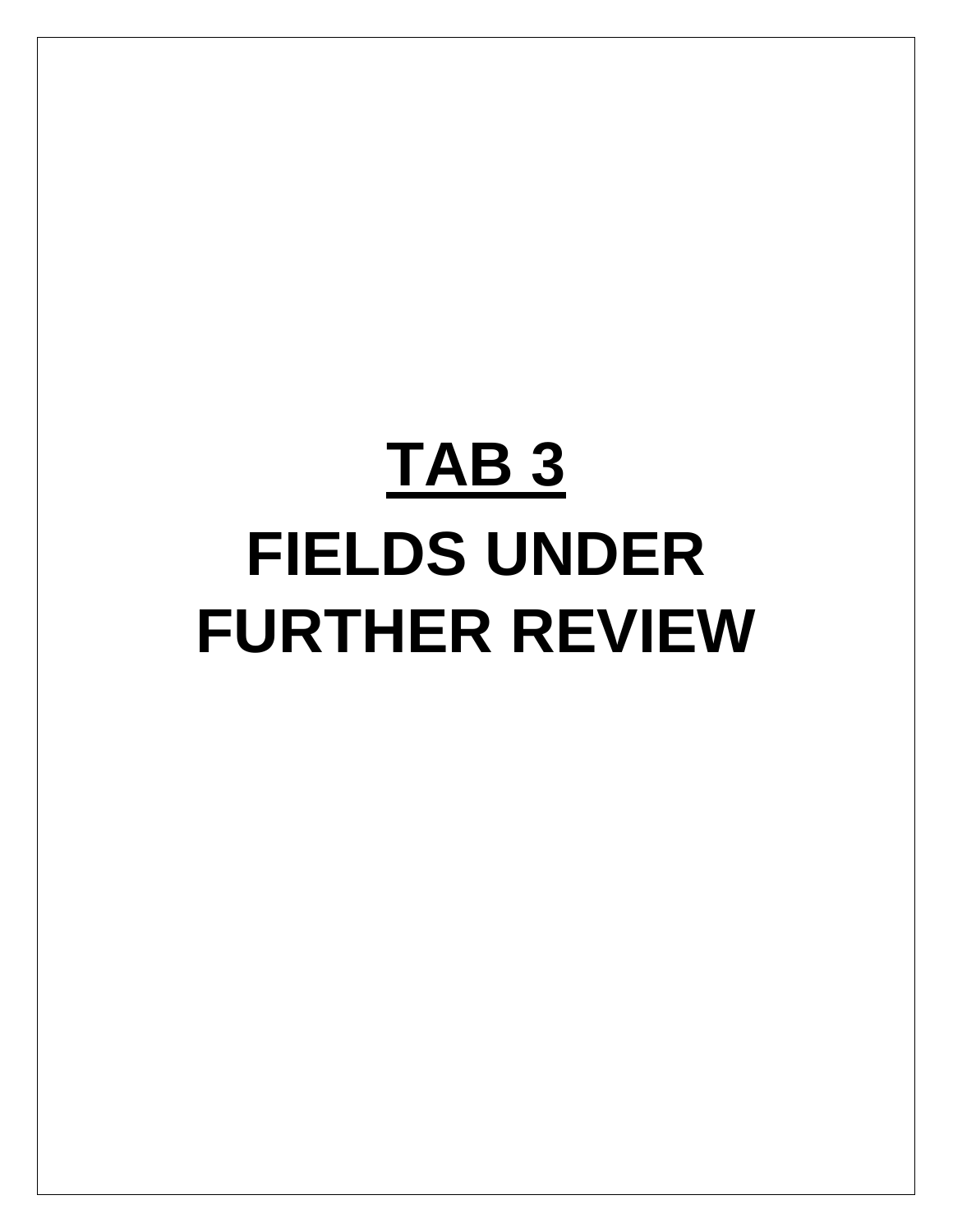| <b>Section</b> | <b>Field Number</b> | <b>Field Name</b>                                                                                                  |
|----------------|---------------------|--------------------------------------------------------------------------------------------------------------------|
| g              | 3                   | Modification indicator-reporting period                                                                            |
| h              | $\overline{2}$      | Most recent servicing transfer received date                                                                       |
| h              | 3                   | Master servicer                                                                                                    |
| h              | 4                   | Special servicer                                                                                                   |
| h              | 5                   | Subservicer                                                                                                        |
|                | $\mathbf{1}$        | Status of asset subject to demand                                                                                  |
|                | $\overline{2}$      | Repurchase amount                                                                                                  |
|                | 3                   | Demand resolution date                                                                                             |
| $\mathbf{I}$   | 4                   | Repurchaser                                                                                                        |
|                | 5                   | Repurchase or replacement reason                                                                                   |
|                | $\mathbf 1$         | Charged-off principal amount                                                                                       |
|                | $\overline{2}$      | Charged-off interest amount                                                                                        |
|                | $\mathbf 1$         | Type of loss mitigation servicer is pursuing with the obligor, loan, or property as of end of the reporting period |
| m              | $\mathbf{1}$        | Most recent loan modification event type                                                                           |
| m              | 3                   | Post-modification maturity date                                                                                    |
| m              | 4                   | Post-modification interest rate type                                                                               |
| m              | 5                   | Post-modification amortization type                                                                                |
| m              | 6                   | Post-modification interest rate                                                                                    |
| m              | 7                   | Post-modification first payment date                                                                               |
| m              | 8                   | Post-modification loan balance                                                                                     |
| m              | 9                   | Post-modification principal and interest payment                                                                   |
| m              | 11                  | Income verification indicator (at modification)                                                                    |
| m              | 16                  | Forgiven principal amount (reporting period)                                                                       |
| m              | 18                  | Forgiven interest amount (reporting period)                                                                        |
| m              | (i)                 | Post-modification ARM indicator                                                                                    |
| m              | (ii)                | Post-modification ARM index                                                                                        |
| m              | (iii)               | Post-modification margin                                                                                           |
| m              | (iv)                | Post-modification interest reset period (if changed)                                                               |
| m              | (v)                 | Post-modification next reset date                                                                                  |
| m              | (vi)                | Post-modification index lookback                                                                                   |
| m              | (vii)               | Post-modification ARM round indicator                                                                              |
| m              | (viii)              | Post-modification ARM round percentage                                                                             |
| m              | (ix)                | Post-modification initial minimum payment                                                                          |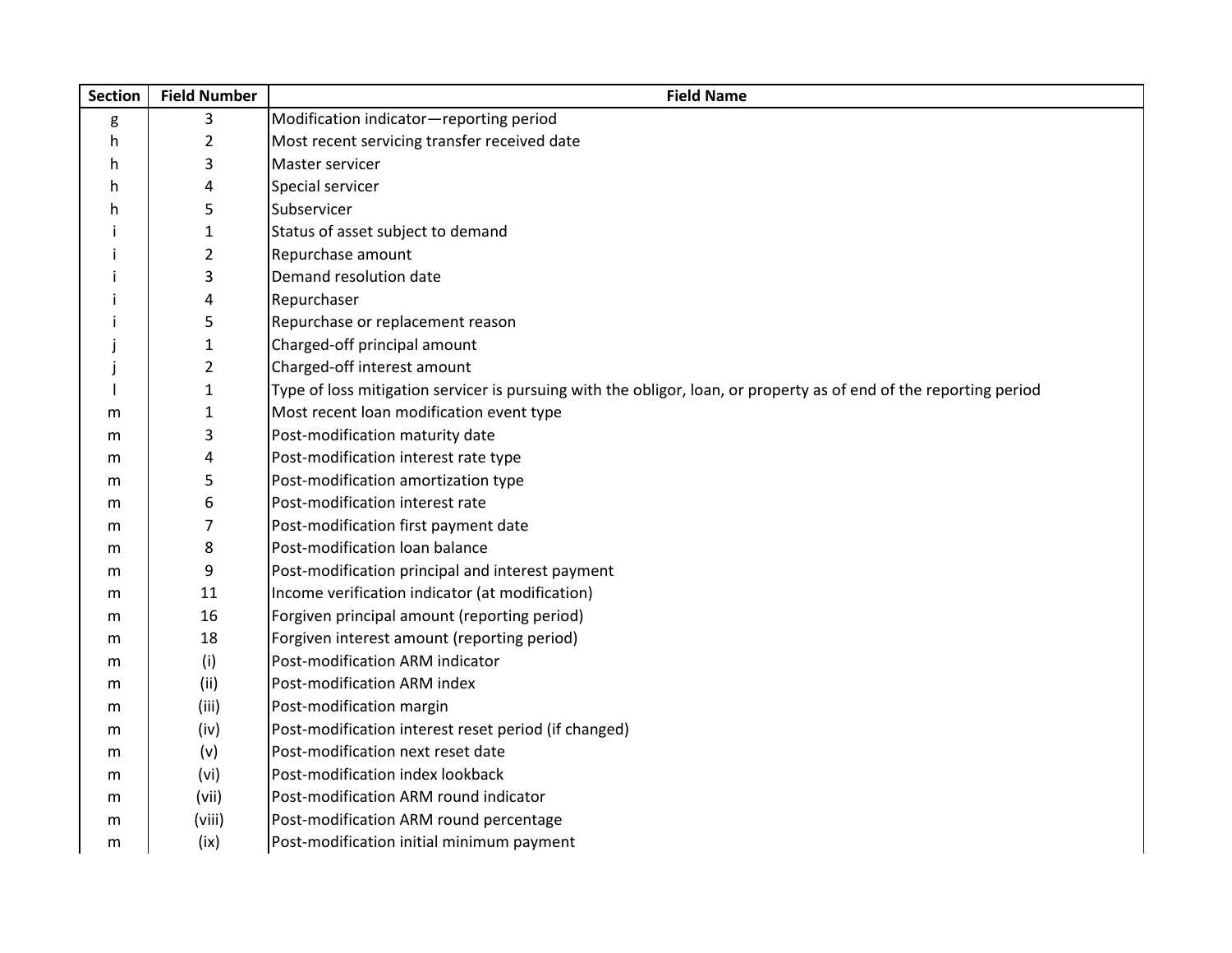| m | (x)               | Post-modification next payment adjustment date                            |
|---|-------------------|---------------------------------------------------------------------------|
| m | (x <sub>i</sub> ) | Post-modification ARM payment recast frequency                            |
| m | (xii)             | Post-modification lifetime rate floor                                     |
| m | (xiii)            | Post-modification lifetime rate ceiling                                   |
| m | (xiv)             | Post-modification initial interest rate increase                          |
| m | (xv)              | Post-modification initial interest rate decrease                          |
| m | (xvi)             | Post-modification subsequent interest rate increase                       |
| m | (xvii)            | Post-modification subsequent interest rate decrease                       |
| m | (xviii)           | Post-modification payment cap                                             |
| m | (xix)             | Post-modification payment method after recast                             |
| m | (xx)              | Post-modification ARM interest rate teaser period                         |
| m | (xxi)             | Post-modification payment teaser period                                   |
| m | (xxii)            | Post-modification ARM negative amortization indicator                     |
| m | (xxiii)           | Post-modification ARM negative amortization cap                           |
| m | 22                | Information related to loan modifications involving interest-only periods |
| m | (i)               | Post-modification interest-only term                                      |
| m | (ii)              | Post-modification interest-only last payment date                         |
| m | 23                | Post-modification balloon payment amount                                  |
| m | 24                | Information related to step loans                                         |
| m | (i)               | Post-modification interest rate step indicator                            |
| m | (ii)              | Post-modification step interest rate                                      |
| m | (iii)             | Post-modification step date                                               |
| m | (iv)              | Post-modification-step principal and interest                             |
| m | (v)               | Post-modification-number of steps                                         |
| m | (vi)              | Post-modification maximum future rate under step agreement                |
| m | (vii)             | Post modification date of maximum rate under step agreement               |
| m | 25                | Non-interest bearing principal deferred amount (cumulative)               |
| m | 26                | Non-interest bearing principal deferred amount (reporting period)         |
| m | 27                | Recovery of deferred principal (reporting period)                         |
| m | 28                | Non-interest bearing deferred paid-in-full amount                         |
| m | 29                | Non-interest bearing deferred interest and fees amount (reporting period) |
| m | 30                | Non-interest bearing deferred interest and fees amount (cumulative)       |
| m | 31                | Recovery of deferred interest and fees (reporting period)                 |
| n | $\mathbf{1}$      | Most recent forbearance plan or trial modification start date             |
|   |                   |                                                                           |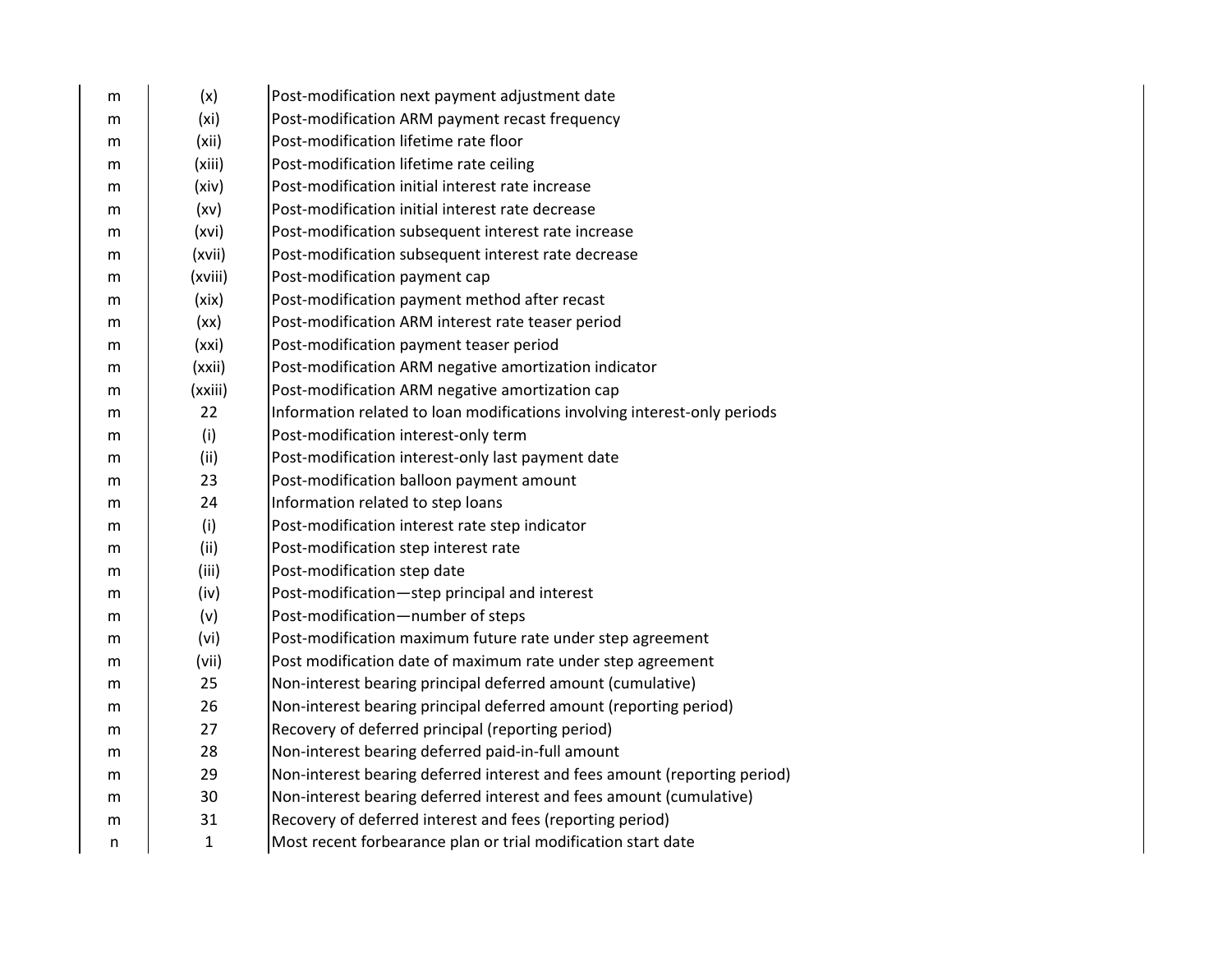|   | Most recent forbearance plan or trial modification scheduled end date |  |
|---|-----------------------------------------------------------------------|--|
|   | Most recent trial modification violated date                          |  |
| ο | Most recent repayment plan start date                                 |  |
| 0 | Most recent repayment plan scheduled end date                         |  |
| o | Most recent repayment plan violated date                              |  |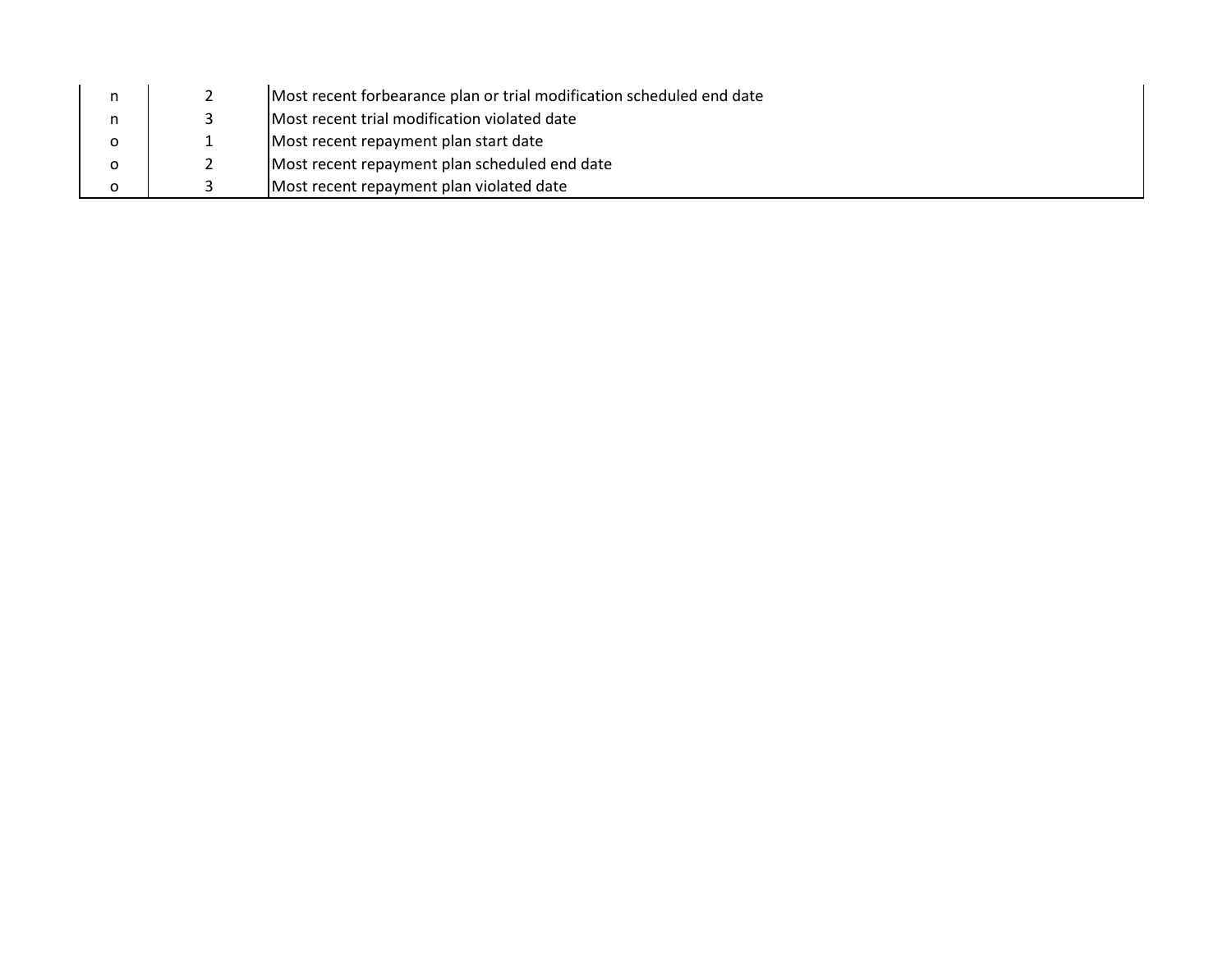# **TAB 4 EXPLANATION OF DATA FIELD REMOVAL REASON CODES**